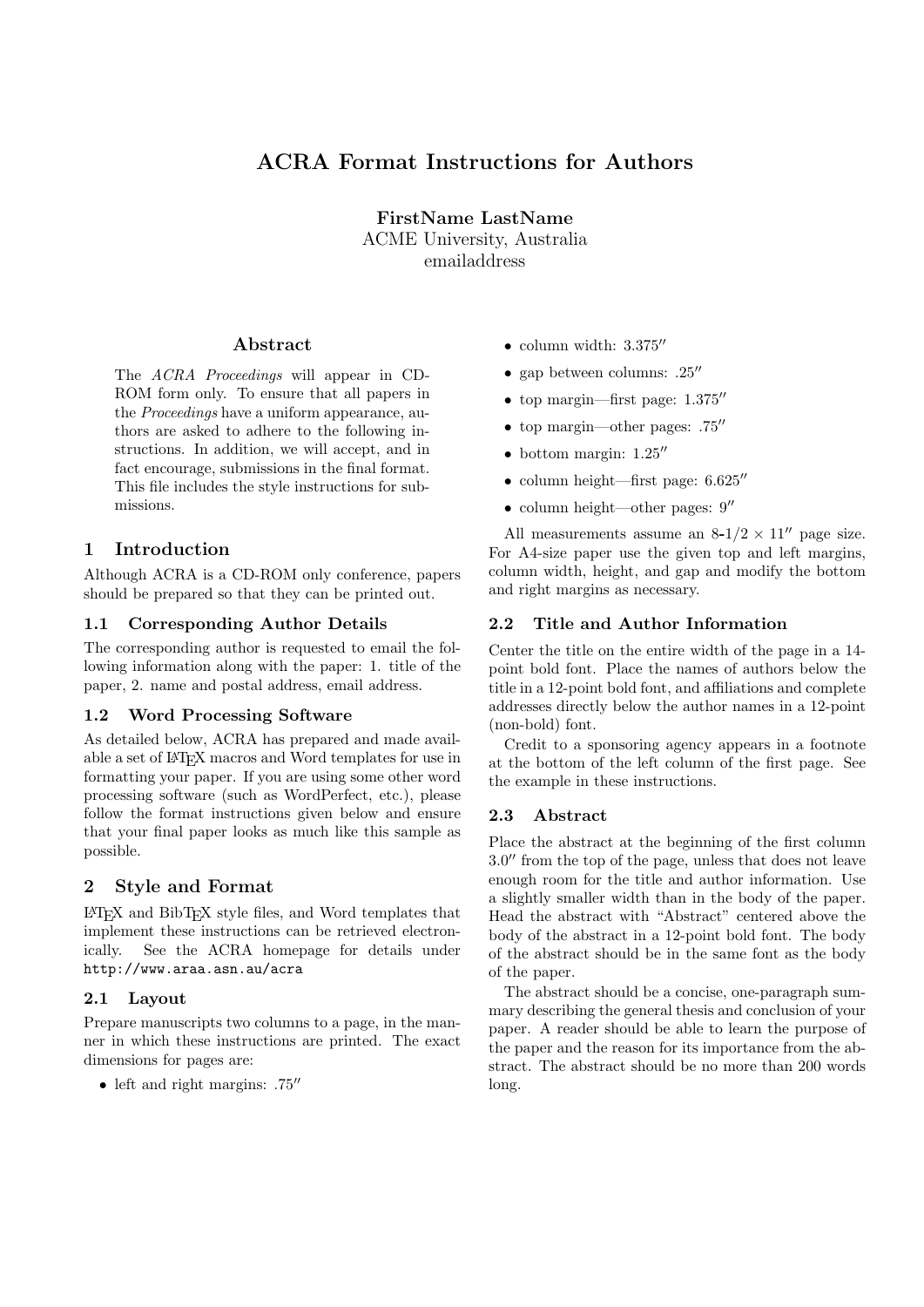# 2.4 Text

The main body of the text immediately follows the abstract. Use 10-point type in a clear, readable font with 1-point leading (10 on 11). For reasons of uniformity, use Computer Modern font if possible. If Computer Modern is unavailable, Times Roman is preferred.

Indent when starting a new paragraph, except after major headings.

#### 2.5 Headings and Sections

When necessary, headings should be used to separate major sections of your paper. (These instructions use many headings to demonstrate their appearance—your paper should have fewer headings.)

#### Section Headings

Print section headings in 12-point bold type in the style shown in these instructions. Leave a blank space of approximately 10 points above and 4 points below section headings. Number sections with arabic numerals.

#### Subsection Headings

Print subsection headings in 11-point bold type. Leave a blank space of approximately 8 points above and 3 points below subsection headings. Number subsections with the section number and the subsection number (in arabic numerals) separated by a period.

#### Subsubsection Headings

Print subsubsection headings in 10-point bold type. Leave a blank space of approximately 6 points above subsubsection headings. Do not number subsubsections.

#### Special Sections

The acknowledgments section, if included, follows the main body of the text and is headed "Acknowledgments," printed in the same style as a section heading, but without a number. This section includes acknowledgments of help from colleagues, financial support, and permission to publish. Please try to limit acknowledgments to no more than three sentences.

Any appendices follow the acknowledgments (or directly follow the text) and look like sections, except that they are numbered with capital letters instead of arabic numerals.

The references section is headed "References," printed in the same style as a section heading, but without a number. A sample list of references is given at the end of these instructions. Use a consistent format for references, such as provided by BibT<sub>E</sub>X.

#### 2.6 Citations

Citations within the text should include the author's last name and the year of publication, for example [Cheeseman, 1985]. Append lowercase letters to the year in cases of ambiguity. Treat multiple authors as in the following examples: [Abelson et al., 1985] (for more than two authors) and [Brachman and Schmolze, 1985] (for two authors). If the author portion of a citation is obvious, omit it, e.g., Levesque [1984b]. Collapse multiple citations as follows: [Levesque, 1984a; Haugeland, 1981].

#### 2.7 Footnotes

Place footnotes at the bottom of the page in a 9-point font.<sup>1</sup> Refer to them with superscript numbers. Separate them from the text by a short line.<sup>2</sup> Avoid footnotes as much as possible; they interrupt the flow of the text.

#### 3 Illustrations

# 3.1 General Instructions

Place illustrations (figures, drawings, tables, and photographs) throughout the paper at the places where they are first discussed, rather than at the end of the paper. If placed at the bottom or top of a page, illustrations may run across both columns. Securely attach them to the master form with glue stick, spray adhesive, rubber cement, or white tape. Do not use transparent tape as the printing process blurs copy under transparent tape.

Number illustrations sequentially. Use references of the following form: Figure 1, Table 2, etc. Place illustration numbers and captions under illustrations. Leave a margin of 1/4-inch around the area covered by the illustration and caption. Use 9-point type for captions, labels, and other text in illustrations.

1This is how your footnotes should appear. 2Note the line separating these footnotes from the text.

Do not use line-printer printouts or screen-dumps for figures–they will be illegible when printed. Avoid screens or pattern fills as they tend to reproduce poorly.

## 4 Length of Papers

Submissions must should be within 6 to 10 pages in length.

#### Acknowledgments

The preparation of these instructions and the LaTEX and BibTEX files that implement them was supported by Schlumberger Palo Alto Research, AT&T Bell Laboratories, and Morgan Kaufmann Publishers.

#### Format Files

Using LaTEX A LaTEX style file for version 2.09 of La-TEX that implements these instructions has been prepared, as has a BibTEX style file for version 0.99c of

<sup>&</sup>lt;sup>1</sup>This is how your footnote should appear.

 $2$ Note the line seperating these footnotes from the text.